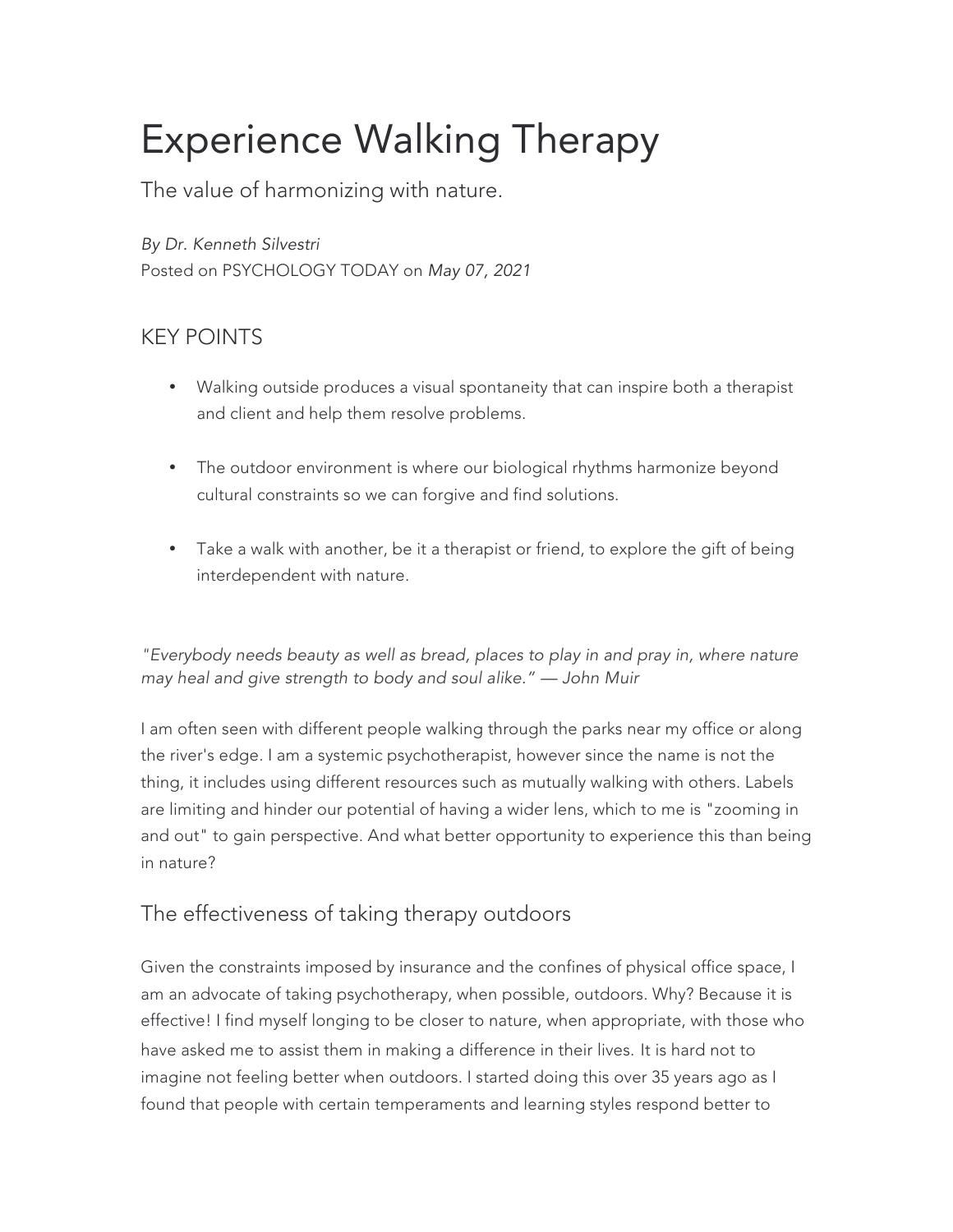therapy when not in an enclosed room. There are definite positive benefits to walking, and it can be enhanced by a professional therapist if needed. This is a valuable alternative to traditional psychotherapy.



Forest Walking © Kenneth Silvestri

I still do therapy in-person and virtually including with families and couples, however whenever there is the opportunity to hear, "Hey could we go for a walk?" I am ready. Although my walking sessions are mostly one on one, I have had success walking with more than one person. I am a firm believer that it takes two to know one and healing is in between those in relationships. It does not necessarily have to involve much talking, especially since 90 percent of communication is non-verbal, the value of being outside is an amazing mending context and offers a chance to mutually learn with another. I nevertheless am a nudge when outside with others by reminding them to use their peripheral vision. This

underscores the importance to pause and view what nature offers, such as ancient trees, cloud formations, and life's comings and goings.

Advocating to tune into what each different moment has to offer is essential in this context of larger contexts especially as it is a living example of how differences came about. Walking and being outside produces spontaneity and visual scenes which helps create an improvisational priming of inspiration and resolution of problems. Inevitably a text comes my way prior to a follow-up appointment: "Let's meet in the park" or "Let's walk and talk."

Over the years, I have found tree-lined pathways, gardens, and parks that allow me to use poetic prompts related to each environment we pass through. Be it up hills, near Victorian houses, or taking shortcuts through quiet pleasant neighborhoods, there are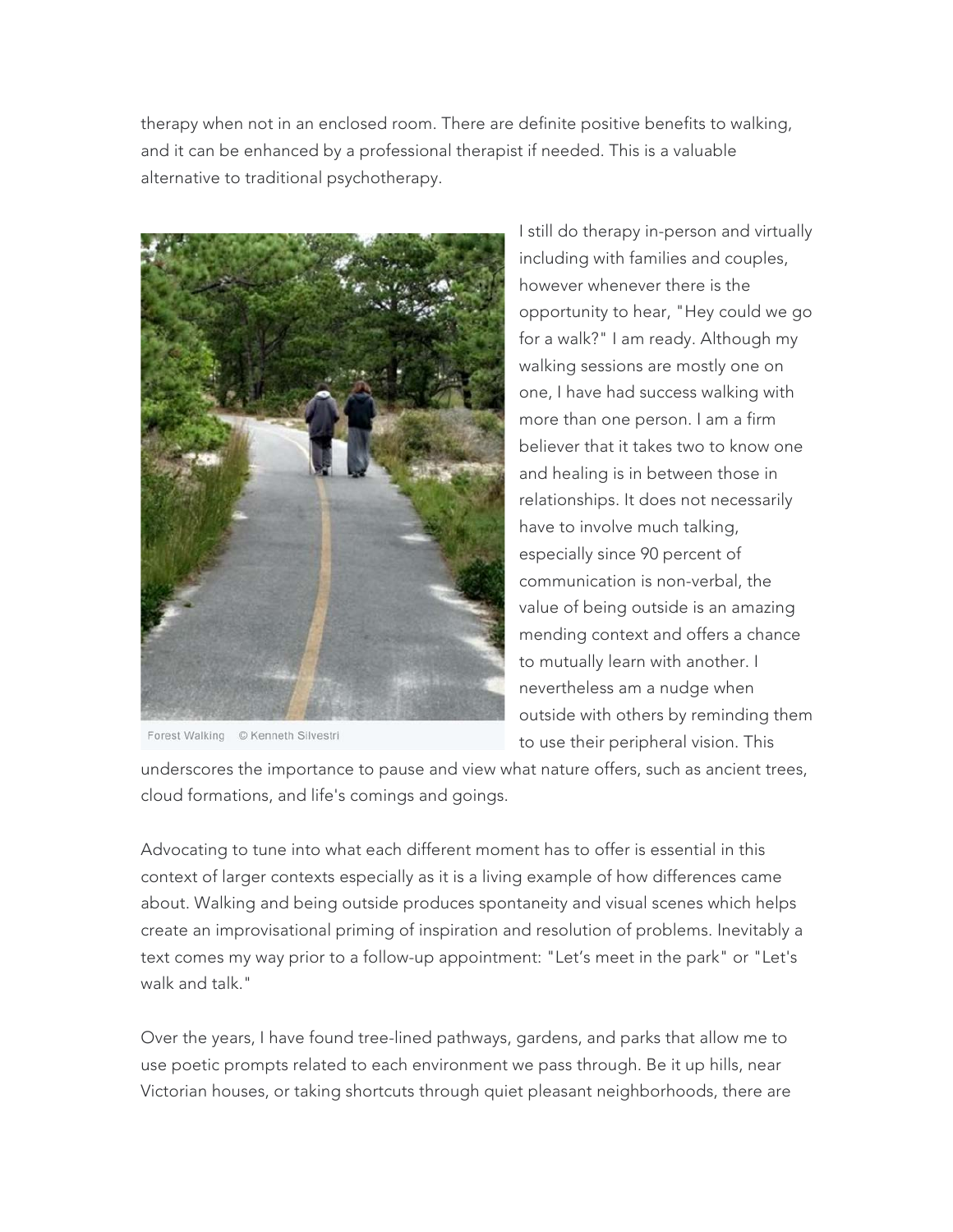always seasonal nuances. I am lucky that my community has so many secret places to enjoy with exceptional foliage. I also have access to trails along the river, around a lake, or out on a mile-long pier, all of which are inviting and close by.



WalkingTherapy © Kenneth Silvestri

I am known by some as "The Walking Therapist." I was not always sure if that was acceptable until I came across several articles describing it as an official form of psychotherapy. Even though the map is not the territory, I said, "okay that makes sense." I could come out of the closet, so to speak. There are several books that helped me formulate this as an effective endeavor, two of which were:

• *The Nature Fix, Your Guide to Forest Bathing: Experience the Healing Power of Nature* by Florence Williams and

• *The Hidden Life of Trees: What They Feel, How They Communicate — Discoveries From a Secret World,* by Peter Wohlleben.

I should have known the power of nature and specifically trees. O Sensei, the founder of the martial art Aikido, ("The way of harmony") that I practice, would interact with them as a spiritual exercise. Aikido has always been especially important to me because it depends on a context that supports the very sacred relationships that are the core of mutual learning.

There is an abundance of legitimate value to being in nature. Anthropologist Gregory Bateson summed it up by saying, "The major problems in the world are the result of the difference between how nature works and the way people think." He also believed that "It is in nature where we can understand the problems that us humans inflict on ourselves."